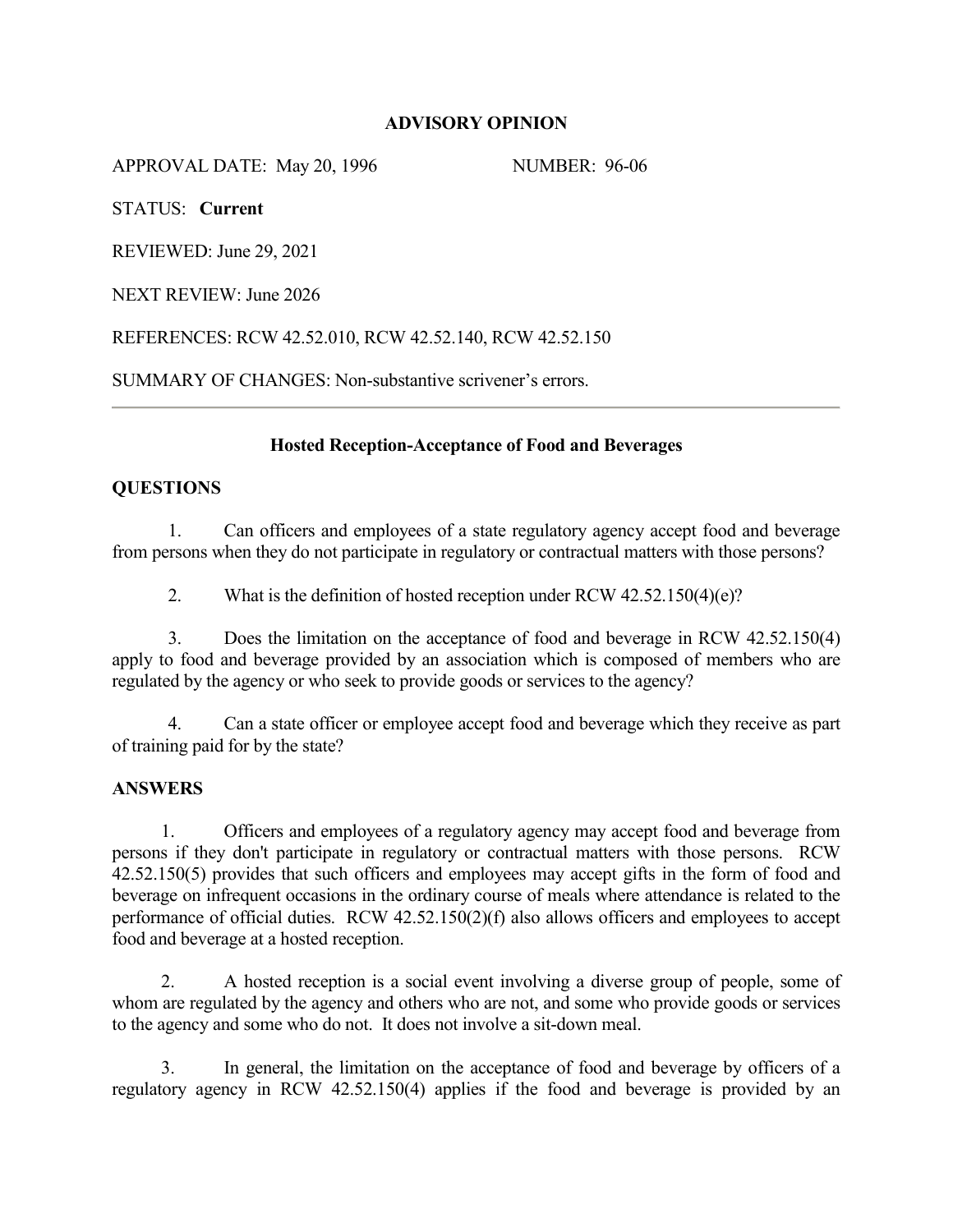association which is composed of members who are regulated by the agency or who seek to provide goods and services to the agency. However, this limitation will not apply if the persons regulated by the agency or who seek to provide goods or services to the agency comprise less than 10 percent of the association and contribute less than 10 percent of the association's membership funds.

4. Officers and employees may accept food and beverage as part of training that is paid for by the state. In this situation the food and beverage is not a gift to the officer or employee. Rather, it is a meal that has been paid for by the state.

# **ANALYSIS**

These questions all concern acceptance of gifts of food and beverage. RCW 42.52.010(9) defines "gift" as "anything of economic value for which no consideration is given". Under the definition, the term "gift" excludes a number of items. RCW 42.52.140 prohibits a state officer or state employee from seeking or receiving a gift "if it could be reasonably expected that the gift . . . would influence the . . . judgment of the officer or employee, or be considered as part of a reward for action or inaction". RCW 42.52.150(1) provides that a state officer or state employee may not accept gifts with a value in excess of fifty dollars from any person in a calendar year. RCW 42.52.150(2) sets forth some exceptions to this fifty dollar limit including (f):

Food and beverages consumed at hosted receptions where attendance is related to the state officer's or state employee's official duties[.]

Another exception to the fifty dollar limitation is set forth in RCW 42.52.150(5) which provides:

A state officer or state employee may accept gifts in the form of food and beverage on infrequent occasions in the ordinary course of meals where attendance by the officer or employee is related to the performance of official duties.

RCW 42.52.150(4) sets forth stricter limitations on the receipt of gifts by officers and employees of a "regulatory agency or of an agency that seeks to acquire goods or services who participates in those regulatory or contractual matters". The Board has used the term "Section 4 employees" to refer to officers and employees subject to the more stringent limitations in RCW 42.52.150(4).

Under RCW 42.52.150(4)(e), a Section 4 employee may accept food and beverages consumed at hosted receptions where attendance is related to the state officer's or state employee's official duties. On the other hand, Section 4 employees may not accept gifts in the form of food and beverages on infrequent occasions in the ordinary course of meals where attendance by the officer or employee is related to the performance of official duties.

The first questions asks whether officers and employees of a regulatory agency may accept gifts of food and beverage from persons if they do not participate in regulatory or contractual matters with those persons. The answer is yes. RCW 42.52.150(2)(f) authorizes acceptance of food and beverage at a hosted reception and RCW 42.52.150(5) authorizes acceptance of food and beverage in the ordinary course of meals. The more strict limitations on the acceptance of gifts in RCW 42.52.150(4) only apply if the officers or employees participate in regulatory or contractual matters.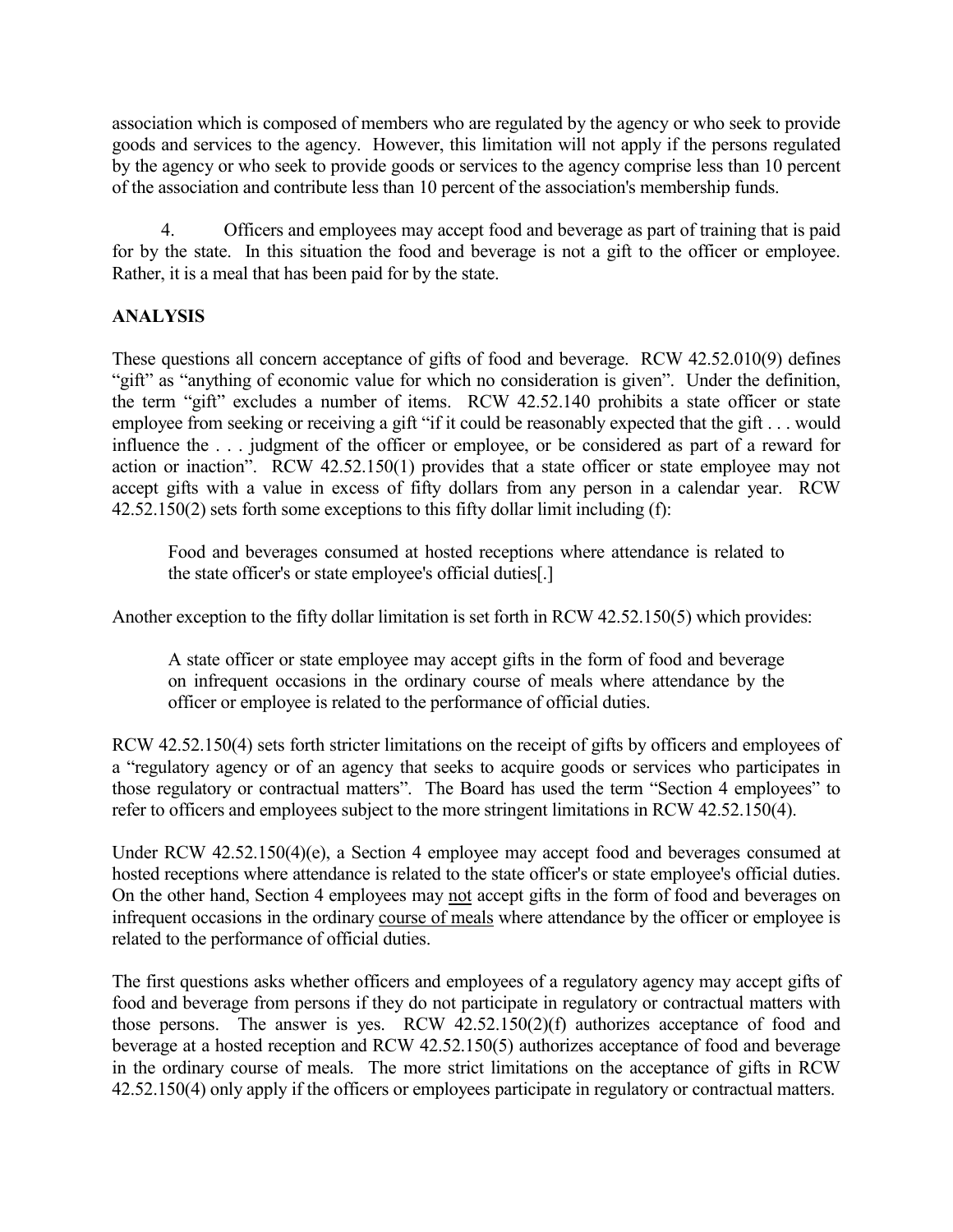In general, an officer or employee participates in regulatory matters if his or her job includes the authority to participate in such matters—even if there is no actual regulatory transaction taking place. *See* Advisory Opinion 96-05.

Question 2 asks about the definition of the term "hosted reception" in RCW 42.52.150(2)(f) and (4)(e). The term is important because Section 4 employees may accept food and beverages consumed at hosted receptions where attendance is related to their official duties. The term "hosted reception" is not defined in the statute. The Board has adopted a two-part analysis to determine the meaning of this term. The first part looks to the plain meaning of these terms. The dictionary defines "host[ed]" is "[t]o serve as host for or at". Webster's II New Riverside University Dictionary 593 (1988). "Reception" is defined as "[a] social function". *Id.* at 982. Based on the plain meaning of the term hosted reception, the Board concludes that a hosted reception is a social event.

As a social event, a hosted reception is not a function involving solely officers and employees who participate in regulatory and contractual matters and those persons who are requested by the agency to provide goods or services to the agency. Instead, a hosted reception involves a diverse group of people, some of whom are regulated by the agency and others who are not—some who provide goods or services to the agency and some who do not.

The second aid in defining hosted reception is to compare the provision of RCW 42.52.150(2)(f) and (4)(e) with the other provision in the statute governing gifts of food and beverage. RCW 42.52.150(5) provides that an officer or employee may accept gifts "in the form of food and beverages on infrequent occasions in the ordinary course of meals". Based on the reference to "meals" in RCW 42.52.150(5) the Board concludes that a hosted reception involves food and beverage that is not a meal. For the purpose of this opinion, the Board considers a meal to be a sitdown meal where the guests are expected to sit down to eat.

To summarize, a hosted reception is a social function involving a diverse group of people that does not involve a sit-down meal. The following examples illustrate how this definition should be applied:

### **Example 1:**

The XYZ Corporation, a person regulated by a state agency, has opened a new facility. The XYZ Corporation invites a number of people to view the facility including state officers and employees who participate in regulatory matters, customers, and officials from other governmental entities. In the evening, at the conclusion of the tour, the XYZ Corporation provides food and beverages, including substantial hors d'oeuvres. There are some tables where guests may be seated but most people stand. This event is a hosted reception. It is a social event that involves a diverse group of people and does not involve a sit-down meal. Even though some tables and chairs are provided, it is not a regular meal where people sit down and eat.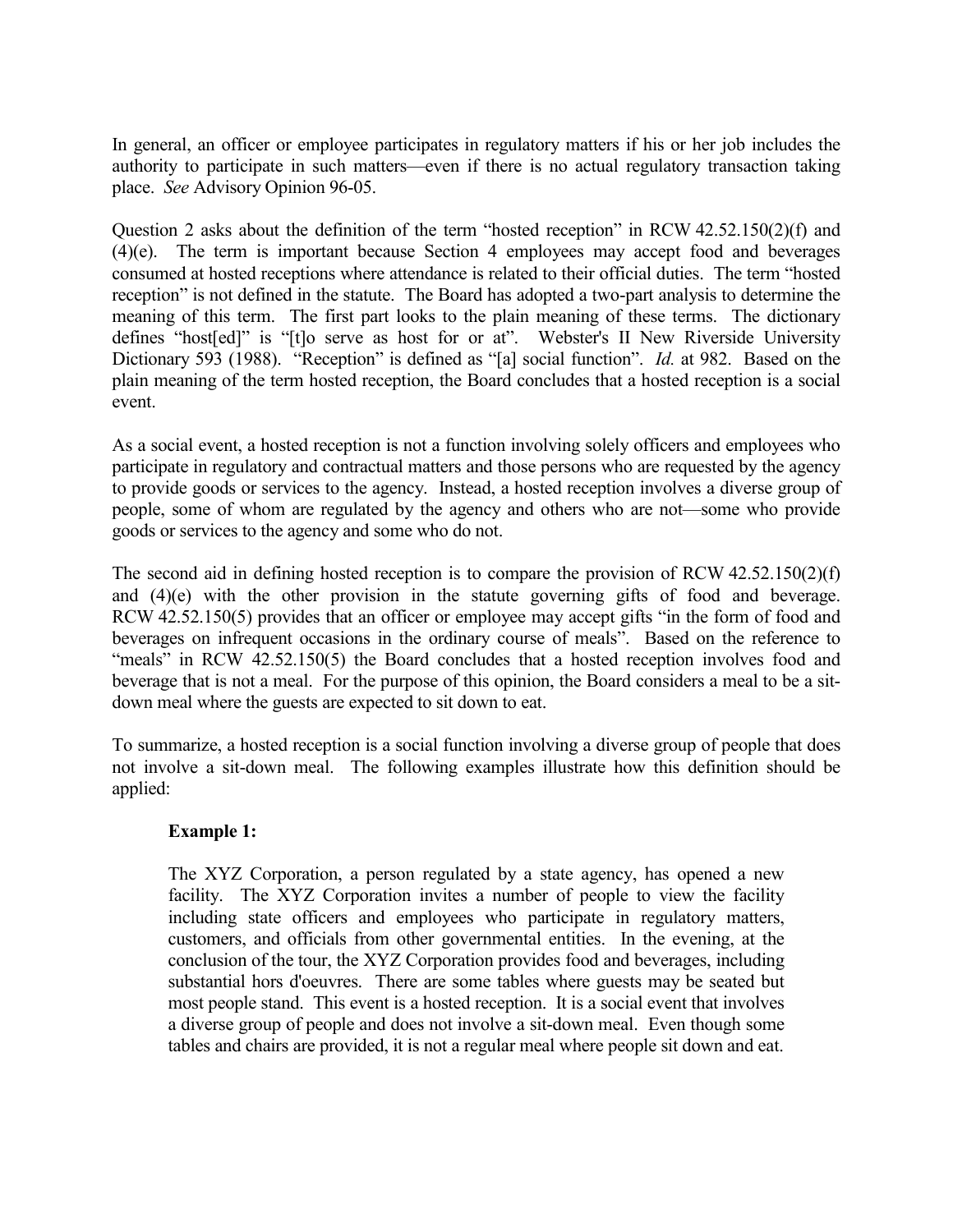### **Example 2:**

The XYZ Corporation is negotiating a contract with a state agency. The negotiations are expected to last several days. The evening before negotiations are to begin, the XYZ Corporation invites the officers and employees who will participate in the negotiations to an event to meet the XYZ employees who will be participating in the negotiations. The XYZ Corporation serves food and beverages, including substantial hors d'oeuvres. Although there are some tables and chairs, most people stand. This event is not a hosted reception. Even though it is not a sitdown meal, it does not involve a diverse group of people. The only ones attending are state officers and employees who participate in contractual matters and members of XYZ Corporation involved in negotiating the contract.

## **Example 3:**

The XYZ Corporation, a person regulated by a state agency, has opened a new facility. The XYZ Corporation invites a number of people to view the facility including state officers and employees who participate in regulatory matters, customers, and officials from other governmental entities. In the evening at the conclusion of the tour, XYZ serves food and beverages. Guests line up and fill up their plates and then are seated at various tables. There are enough tables and chairs so that everyone is expected to eat sitting down. This event is not a hosted reception. Even though it is a social event involving a diverse group of people, the XYZ Corporation is providing a sit down meal to the guests.

Question 3 has to do with the application of the limitation on gifts as applied to associations. At the outset, it is clear that the law applies to associations. RCW 42.52.010(14) defines person to mean "any individual, partnership, association, corporation, firm, institution, or other entity, whether or not operated for profit" (emphasis added).

RCW 42.52.150(4) prohibits officers and employees of a regulatory agency who participate in regulatory or contractual matters from accepting a gift from persons regulated by the agency or seek to provide goods or services to the agency. For ease of reference, the Board will refer to persons who are regulated by an agency or who seek to provide goods or services to an agency as Section 4 donors. If an association is a Section 4 donor, a Section 4 employee may not accept food and beverages from the association (except at a hosted reception).

A more difficult question arises when the association is not a Section 4 donor but is composed of members who are Section 4 donors. The question is whether the limitation on the acceptance of food and beverage in RCW 42.52.150(4) applies to food and beverages provided by an association which is composed of members who are regulated by the agency or who seek to provide goods or services to the agency.

The strict limit on gifts to Section 4 employees provides that they may receive "directly or indirectly only the following items from a person regulated by the agency or from a person who seeks to provide goods or services to the agency". RCW 42.52.150(4). An association is funded by its